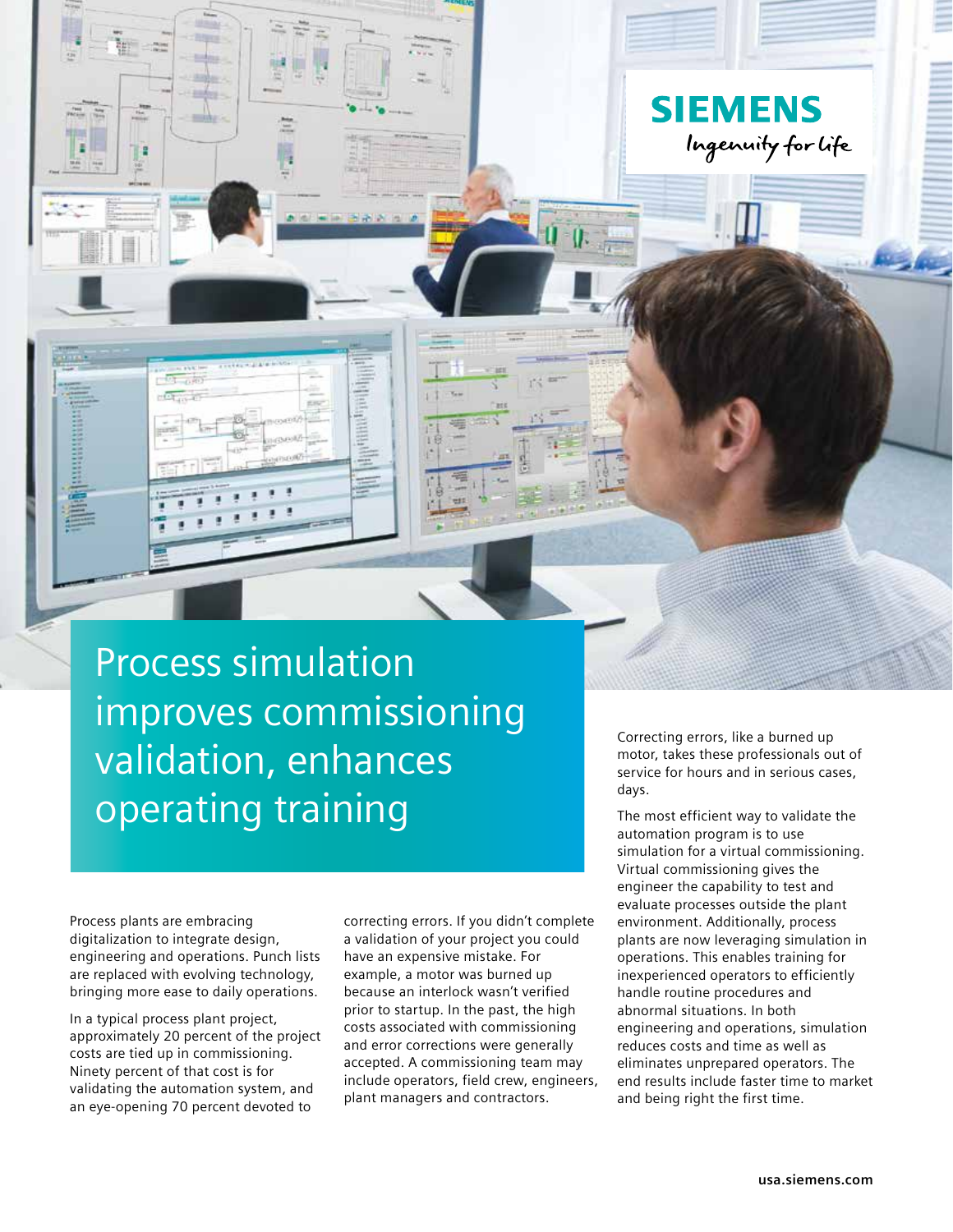# **Virtual commissioning in a nutshell**

Virtual commissioning is an endsharing programming platform that allows plant personnel to check out the operation before startup. Simulation validates the control logic in one or more process controllers, mirroring the identical logic and controllers used in the plant, but completely decoupled from the automation program.

The same human machine interface (HMI) and associated graphics used by operators are used as well. Simulation provides the ultimate transparency, giving operators the ability to view a 'digital twin' of their operation from anywhere.

The virtual controller acts as a physical controller in the field, as well as simulating the I/O, motors, drives and valves. The virtual controller also supports distributed architectures for engineering and operator stations. It ties into the simulation framework of the plant, so if a valve into a tank is opened and an outlet valve is closed, an operator could virtually watch the level of the tank rise and monitor pressure increases.

Since the virtual controller and simulation are decoupled from the automation program it eliminates the risk of leaving unwanted code behind after testing is eliminated. Using the automation system's controller for simulation requires manually deleting code from the controller. There is always the risk of unintentionally manipulating the process and leaving components in the program that could cause errors or unsafe conditions in the plant.

After the simulation programing is complete, a reciprocal of the automation program tells the I/O what to do and monitors what the I/O is doing. The simulation gives feedback from the I/O back to the automation program. The results include fewer components, eliminated startup issues and no one wasting time standing by performing unnecessary checks on interlocks, starts and wiring.

#### **Real-life simulation successes**

Recently, a large, greenfield, chemical manufacturing facility in Brazil used Siemens simulation program (SIMIT) to achieve a 95 percent level of configuration accuracy and 100 percent of I/O connections. The chemical company improved design on the front end and shortened factory automation testing (FAT) time. It also reduced commissioning costs by limiting the amount of manpower affected by changes or making corrections.

Another application of simulation involves a U.S. hydrogen plant that is the first plant of its kind to be operated from a remote location. The plant is expected to run continuously for several years before shutting down. Siemens Solution Provider Pigler Automation, used SIMIT in pre-FAT testing with two virtual controllers on-time, over a two-week period.

A gulf coast chemical company started their first use of SIMIT to support the migration from the former DCS system to SIMATIC PCS 7 to meet the challenging timeline for a

shutdown. The whole SIMATIC PCS 7 implemen-tation had been validated against the SIMIT model. And coming back to the high hazard processes they needed to ensure that the safety systems were thoroughly tested. "The benefit of SIMIT is that you don't have to modify the project. With our former systems we had to modify our configuration sheets and tested it out and once we have finished we had to delete all this to make sure that everything was fine. SIMIT was external, you just got the files, and it seemed like a perfect match," said the lead project engineer.

SIMIT also plays a very important role in user training. Owens Corning wanted a training system that was selfcontained and capable of mimicking dynamic process conditions as closely as possible. Simulation "narratives" were developed and programmed in SIMIT. The goal was to have a user sit at a computer viewing the same graphics used in the real environment and interacting with identical versions of the real PLC programs. The user would be able to go through the same start-up procedures and witness the realistic dynamics of the glass veil process. The operator also asked for additional specially designed user screens for training purposes. Users can select any one of 10 unknown process "disturbances" that are introduced into the system via SIMIT, and they are then required to identify the nature of the " disturbance" and take the necessary corrective action.

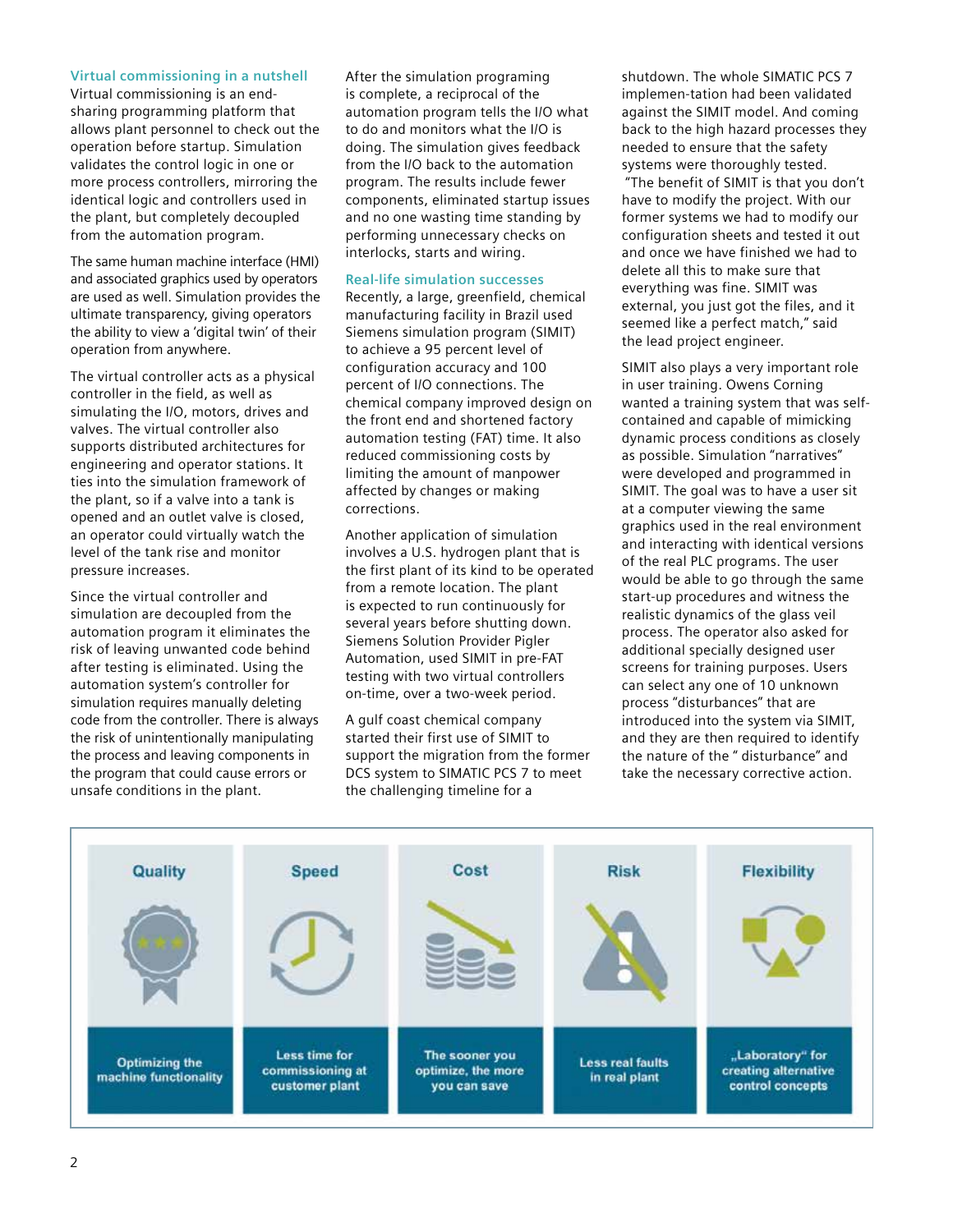### **Operator training through virtual time management and snapshots**

The importance of solid operator training in process plants has perhaps never been more important than today due to the well-publicized 'talent drain' from retirement and employees moving to competitors. New operators with far less experience than their predecessors are still responsible to maintain the plant through start-ups, shutdowns, and even through abnormal and emergency situations. Control systems today are more sophisticated than those from 30 years ago, increasing the need for up-todate education.

Virtual time management is a new development and benefit of the virtual controller technology. Some processes are very slow, such as filling up a tank. Now operators no longer have to sit and wait at the station for the filling to complete while in a training environment. The simulation can be sped up as needed. Conversely, in a very fast chemical reaction process, the simulation can be slowed as needed to understand the process better.

Another popular feature of simulation programs is snapshot management where all the states of the controller are captured and saved to a file. By double-clicking on the file, the chemical reaction goes to a specific point where all the controller values and simulation values are preset to times before the snapshot was made. Making a wrong move is no longer an operational issue, it is a learning experience.

If training requires returning to the beginning of the program, the operator does not have to reset all of the devices. By double clicking a snapshot, the operator returns to the beginning of the training, simplifying repetitive testing. Additionally, scenario training is a key component of simulation training and includes plant startup, shutdown and product changeovers. This gives operators a great deal of offline experience and confidence when the real plant is operational.



# **Libraries, tools and templates save time**

Standardized libraries help build models, thematics and PIDs to simulate components for gasses and liquids including pressures, temperatures and flow. These libraries allow operators to choose a tank, valve or motor and link them together. They also update behaviors with assumed values. A process specialist, for example, can modify those values to be more specific to the application.

These libraries offer a number of tools that can help export files that automatically as and provide all I/O signals and devices. One-for-one templates are available as well. For example, if a plant has 100 motors the blocks would be drug one-forone. Since a template of the motor is available, a one-for-one may be created in the library. When an import from the automation program is required, the simulation program selects the motor template allowing operators to lay down 100 motor instances all at once, for example.

In fact, the latest simulation technology reduces the simulation engineering effort. Just open up the simulation program and select the virtual controller or radio button. The program will automatically access the application, choose the project and indicate how

many controllers there are in the project. Operators decide which controllers to use for simulation environment testing.

Additionally, simulation programming changes may be made online, making virtual commissioning ideal for working with a team of engineers who otherwise would wait around while simulation testing was down, much like the downtime avoided by the commissioning example.

### **Getting started in simulation**

A misconception is that a high degree of process knowledge is required to execute even a low fidelity simulation program. That is not the case. The tools in the library simplify the effort. Automation system providers like Siemens offer a wide array of training, online and telephone support and other assistance to simplify any simulated project. In any case, the supplier should work in close collaboration with plant engineers to provide the correct levels of virtual commissioning and training for project.

Where libraries don't quite match the simulation you are looking to implement, you can create your own custom simulation components. Your custom components can be a part of your library, which can be a combination of what you created and the default libraries provided.